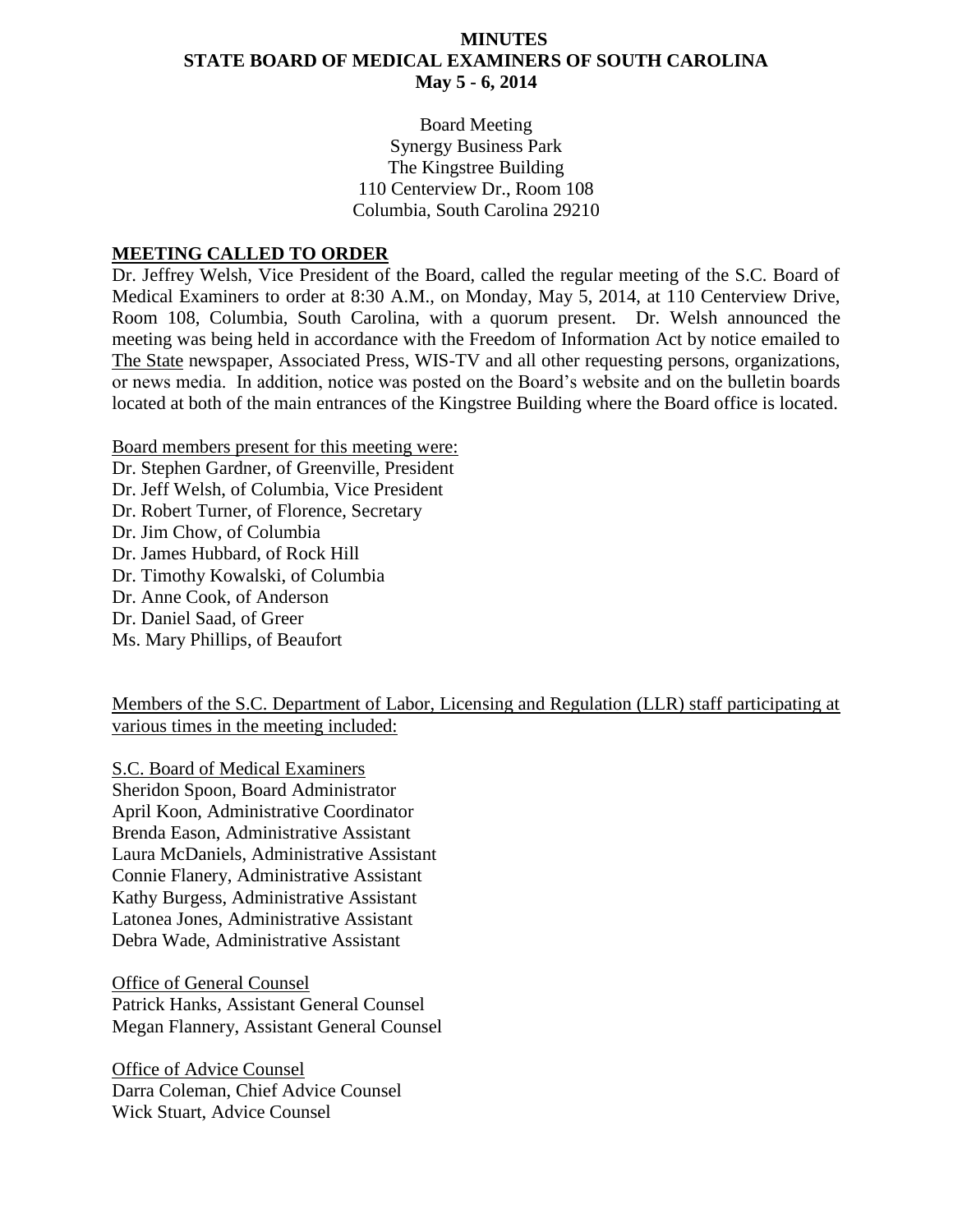#### **REVIEW/APPROVAL OF AGENDA**

An agenda for this meeting was reviewed and approved.

#### **REVIEW/APPROVAL OF MINUTES FROM JANUARY 27-28, 2014 BOARD MEETING**

\_\_\_\_\_\_\_\_\_\_\_\_\_\_\_\_\_\_\_\_\_\_\_\_\_\_\_\_\_\_\_\_\_\_\_\_\_\_\_\_\_\_\_\_\_\_\_\_\_\_\_\_\_\_\_\_\_\_\_\_\_\_\_\_\_\_\_\_\_\_\_\_\_

After considering recommendations, additions, deletions and corrections, a motion was made to approve the January 27-28, 2014 minutes by Dr. Kowalski and seconded by Dr. Hubbard. The motion and the minutes were unanimously passed.

#### **2009-246**

#### **Mandatory reappearance before the Board**

Dr. Turner made a motion for a private agreement for respondent to continue the same restrictions that are in place in the previous order until the next mandatory Board appearance in one year. Dr. Saad seconded the motion.

All in favor Motion carries

#### **Robert T Ramos, MD**

#### **Request to be released from terms and conditions**

A motion was made by Dr. Cook to deny the request for release from terms and conditions. Respondent must remain compliant with current order in place and continue therapy with quarterly reports submitted to the Board by attending physician. The motion was seconded by Ms. Phillips.

All in favor Motion carries

#### **Shannon C Webb, MD**

#### **Request to be released from terms and conditions**

Dr. Turner made a motion to release respondent from all monitoring requirements. Motion seconded by Dr. Saad.

All in favor Motion carries

#### **Carol A Kooistra, MD**

#### **Request to be released from terms and conditions**

Dr. Kowalski made a motion to release respondent from all terms and conditions. Motion seconded by Dr. Hubbard.

All in favor Motion carries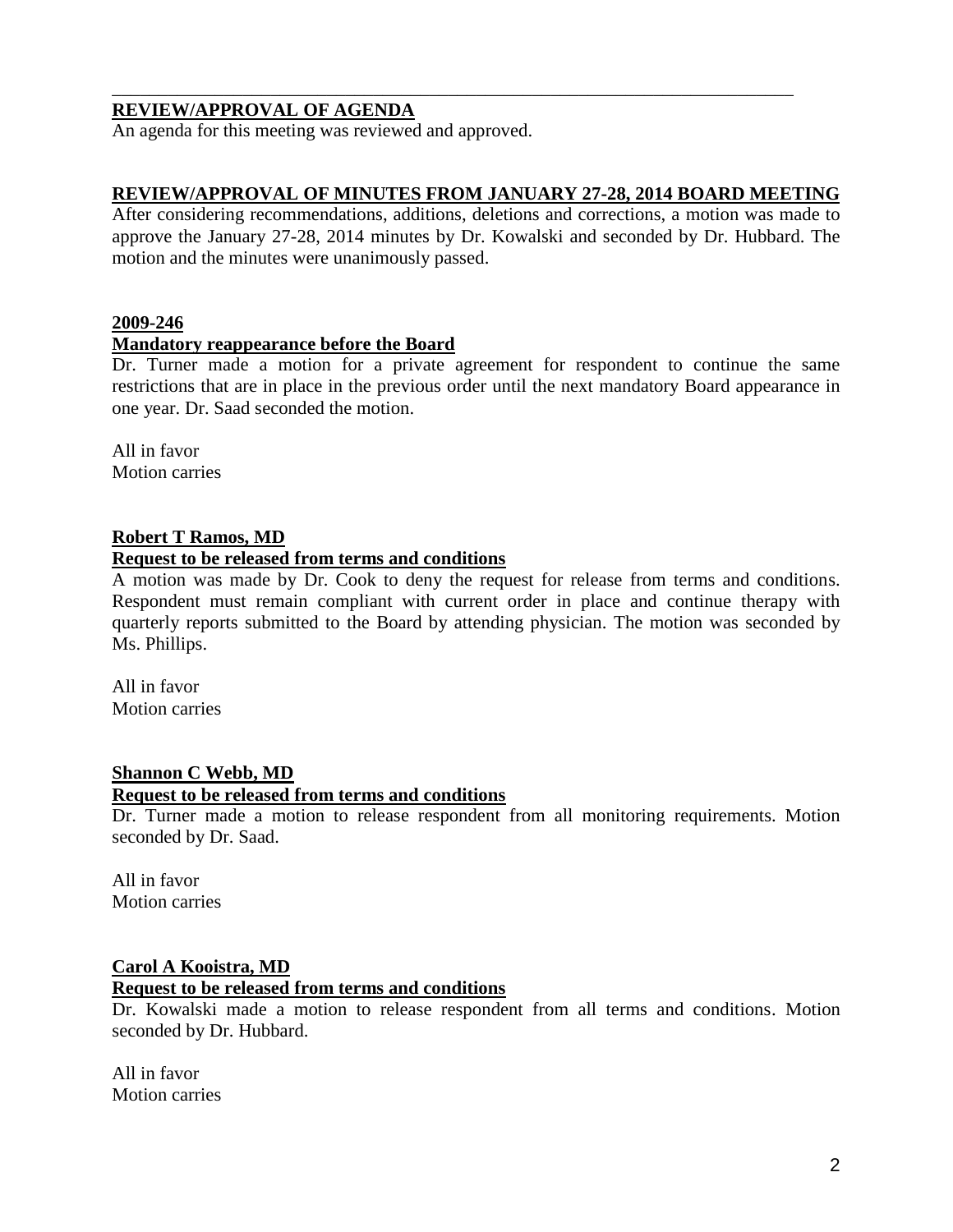#### **SC SOCIETY OF ANESTHESIOLOGISTS AND PAIN SOCIETY OF THE CAROLINAS PRESENTION ON INTERVENTIONAL PAIN MEDICINE: REQUEST FOR ADVISORY OPINION AND REVIEW OF PROPOSED LEGISLATION**

\_\_\_\_\_\_\_\_\_\_\_\_\_\_\_\_\_\_\_\_\_\_\_\_\_\_\_\_\_\_\_\_\_\_\_\_\_\_\_\_\_\_\_\_\_\_\_\_\_\_\_\_\_\_\_\_\_\_\_\_\_\_\_\_\_\_\_\_\_\_\_\_\_

Jeff Folk, MD, President of The Pain Society of the Carolinas, Ezra Riber, MD, member of The Pain Society of the Carolinas, Chris Yeakel, MD, Board of Directors member of The American Society of Anesthesiologists, Andrew Geer, MD, Board certified Anesthesiologist, spoke to the Board concerning the defined practice and scope of interventional pain management including education and training of pain physicians to ensure patient safety. The Medical Board was asked for an advisory opinion stating that Interventional Pain Medicine is the practice of medicine and is not a delegable act.

JoLee Gudmundson, Executive Director and lobbyist for the S.C. Association of Nurse Anesthetists, spoke to the Board with concerns. Ms. Gudmundson stated that per the SC Board of Nursing that any type of anesthesia or interventional pain management is part of the scope of practice for a CRNA and asked that any proposed advisory opinion not impact that.

The Board took this issue under advisement at this time.

## **ANESTHESIOLOGIST ASSISTANT RECOMMENDATIONS**

After discussion, a motion was made by Dr. Kowalski and seconded by Dr. Hubbard to approve the recommendations of the AA applicants. All in favor Motion carries (See Attached)

#### **TRANSFER OF PATIENT RECORDS**

Request for the transfer of patient records to an individual or entity other than a physician or hospital (see attached). After discussion Dr. Kowalski moved to accept, with Dr. Hubbard seconding the motion and the request were unanimously approved.

#### **UPDATE PROTOCOL FOR ADMINISTRATION OF INFLUENZA VACCINE BY PHARMACISTS**

A request was received by Mr. John Molnar of the American Red Cross to have the Red Cross Advanced Life Support Course added to the list of approved courses. Dr. Kowalski made a motion to accept the new course. Motion seconded by Dr. Hubbard.

All in favor Motion carries

## **APPOINT DESIGNEE TO GOVERNORS PRESCRIPTION DRUG ABUSE PREVENTION COUNCIL**

Dr. Welsh made a motion to approve Dr. Louis Costa to serve on the Governors Prescription Drug Abuse Prevention Council. Motion seconded by Dr. Hubbard.

All in Favor

Motion carries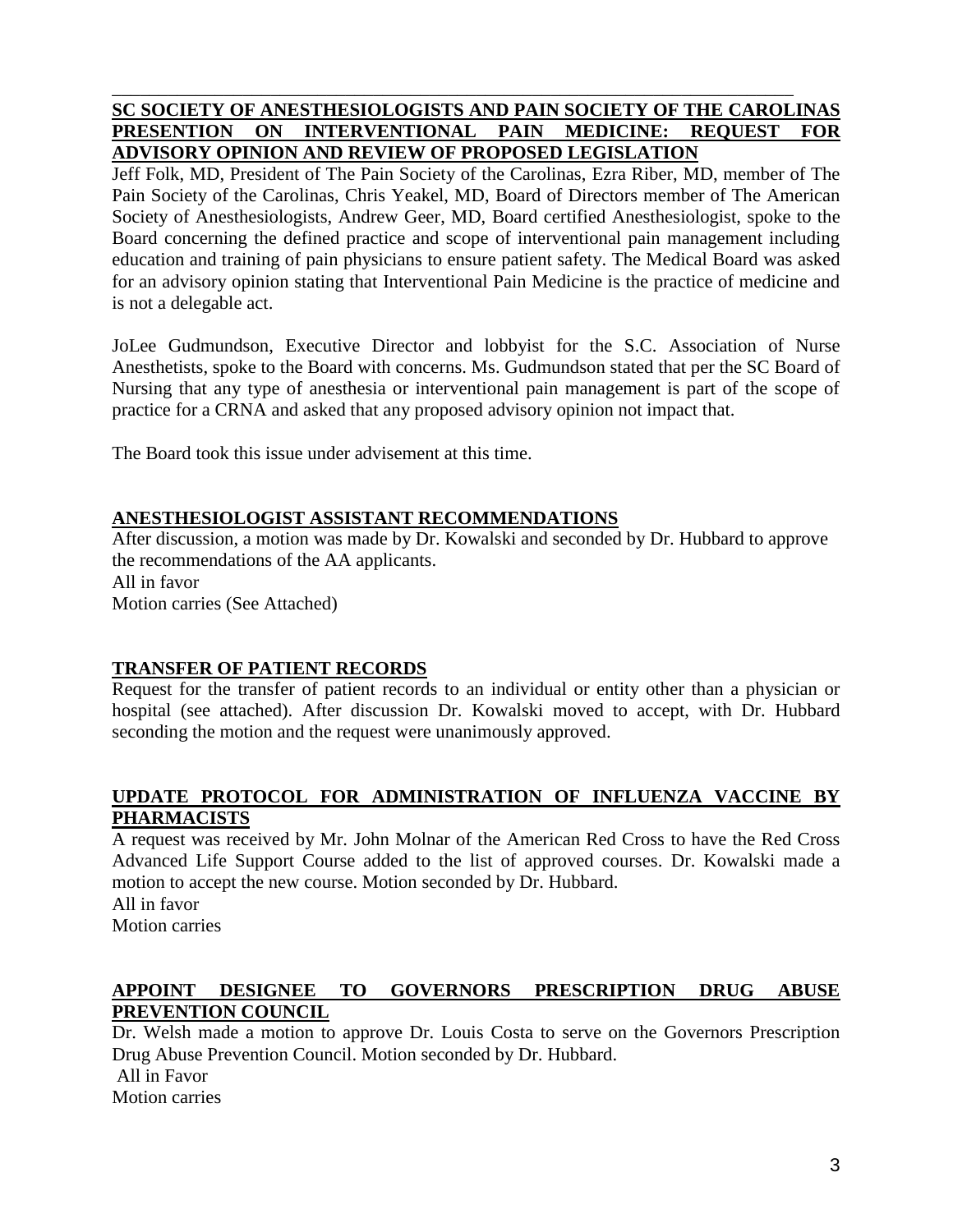Dr. Costa briefly spoke to the Board about the Governors Prescription Drug Abuse Prevention Council's last meeting. He stated that they are in the data collection stage and looking at a model to follow that may include physician access the Prescription Monitoring Program prior to writing controlled substances and a mandate that physicians take a two hour AMA Category 1 CME specifically related to prescribing.

\_\_\_\_\_\_\_\_\_\_\_\_\_\_\_\_\_\_\_\_\_\_\_\_\_\_\_\_\_\_\_\_\_\_\_\_\_\_\_\_\_\_\_\_\_\_\_\_\_\_\_\_\_\_\_\_\_\_\_\_\_\_\_\_\_\_\_\_\_\_\_\_\_

Dr. Gardner made a suggestion that there be a legislative committee that would be of assistance to Dr. Costa on the committee. A motion was made by Dr. Welsh to designate the Executive Committee of the Medical Examiners Board which includes Dr. Gardner, Dr. Welsh and Dr. Turner. Motion seconded by Dr. Kowalski. All in favor

Motion carries

#### **APPOINT DESIGNEES TO COSMETIC PROCEDURES COMMITTEE**

Dr. Welsh made a motion to approve Dr. Louis Costa and Dr. Jim Chow to serve on the Cosmetic Procedures Committee. Motion seconded by Dr. Hubbard. All in Favor Motion carries

#### **APPOINT MEMBERS TO SERVE ON THE INVESTIGATIVE REVIEW COMMITTEE**

Dr. Saad made a motion to nominate Dr. Jay Womack to serve on the IRC. Motion was seconded by Ms. Phillips. All in favor Motion carries

Dr. Welsh made a motion to nominate Dr. Steve Schnabel to serve on the IRC. Motion was seconded by Dr. Turner. All in favor Motion carries

#### **Delores Baker, MD Applicant for licensure**

A motion was made by Dr. Hubbard to allow applicant to proceed with licensure. Motion was seconded by Dr. Cook. All in favor. Motion carries.

#### **FINAL ORDER HEARINGS**

**A motion was made and passed for the Board to go into Executive Session to conduct Final Order Hearings.** Each hearing was held in Executive Session and the Board's Final Order is on file at the Board Office. After testimony for each case, the Board entered a private deliberative session. No votes were made or actions taken while the Board was in Executive Session. **A motion was made and passed to return to Public Session and the Board voted on the following sanctions after each Final Order Hearing:**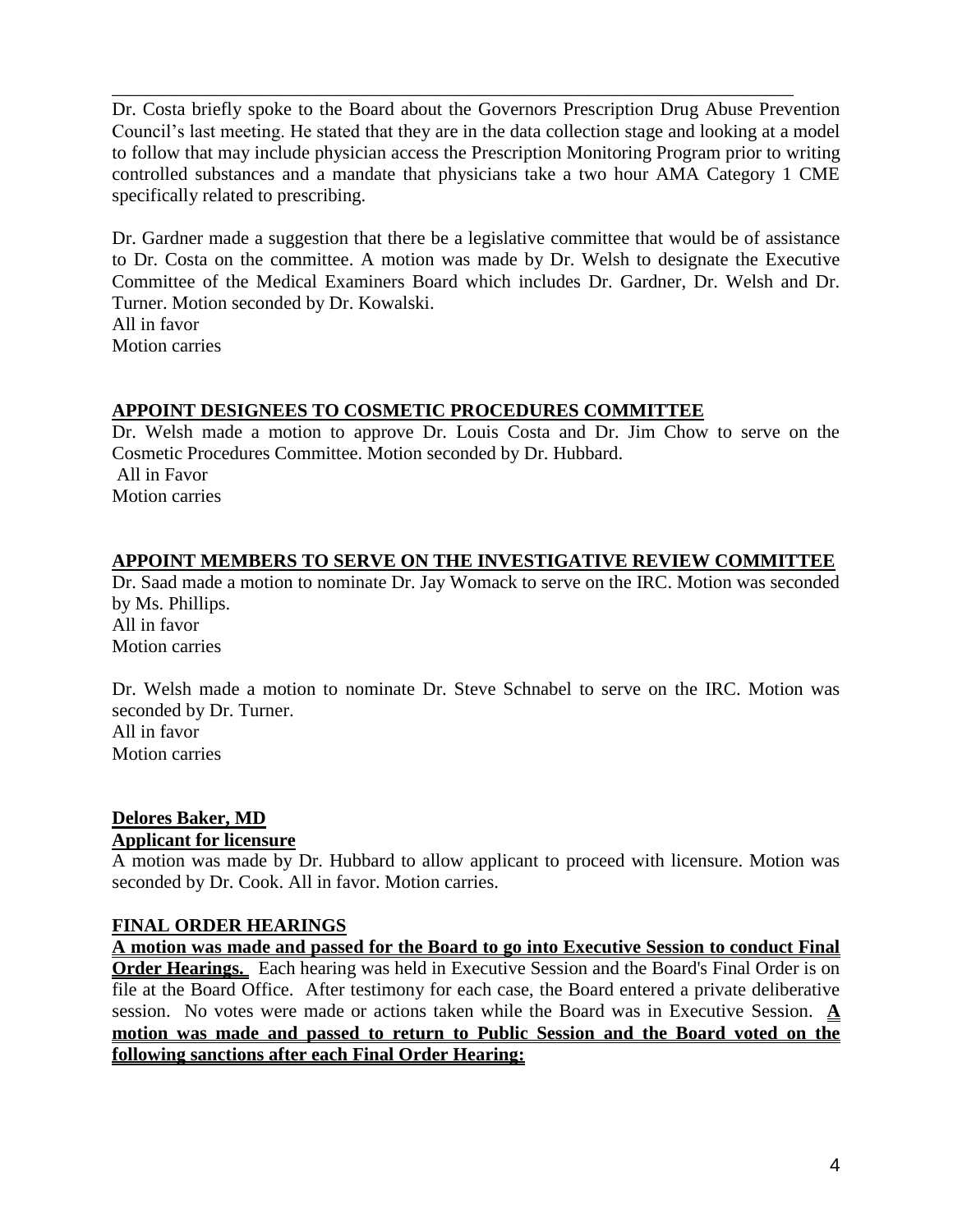#### \_\_\_\_\_\_\_\_\_\_\_\_\_\_\_\_\_\_\_\_\_\_\_\_\_\_\_\_\_\_\_\_\_\_\_\_\_\_\_\_\_\_\_\_\_\_\_\_\_\_\_\_\_\_\_\_\_\_\_\_\_\_\_\_\_\_\_\_\_\_\_\_\_ **2013-94 Final Order Hearing**

Dr. Cook made a motion as follows:

- Private Reprimand
- No Fine
- Respondent may go through the appropriate process to activate license as long as respondent remains compliant with RPP

Motion seconded by Ms. Phillips All in favor Motion carries

**2013-482 Final Order Hearing**

Dr. Welsh made a motion as follows:

- Accept MOA
- Private Reprimand
- Ethics Course approved by the Board completed within six months

Motion seconded by Hubbard All in favor Motion carries

#### **Sally W Regan, MD 2011-70 Final Order Hearing**

Dr. Saad made a motion as follows:

- Accept MOA
- Public Reprimand
- Remain in compliance with RPP
- No Controlled Substance Prescription writing
- Cost of \$1,600 to be paid within six months
- Return to Board at the end of general sessions for possible added sanctions

Motion seconded by Dr. Hubbard All in favor Motion carries

#### **A motion was made by Dr. Welsh and seconded by Dr. Saad to adjourn at 5:15 pm**

#### **Reconvened at 8:30 am Tuesday May 6, 2014**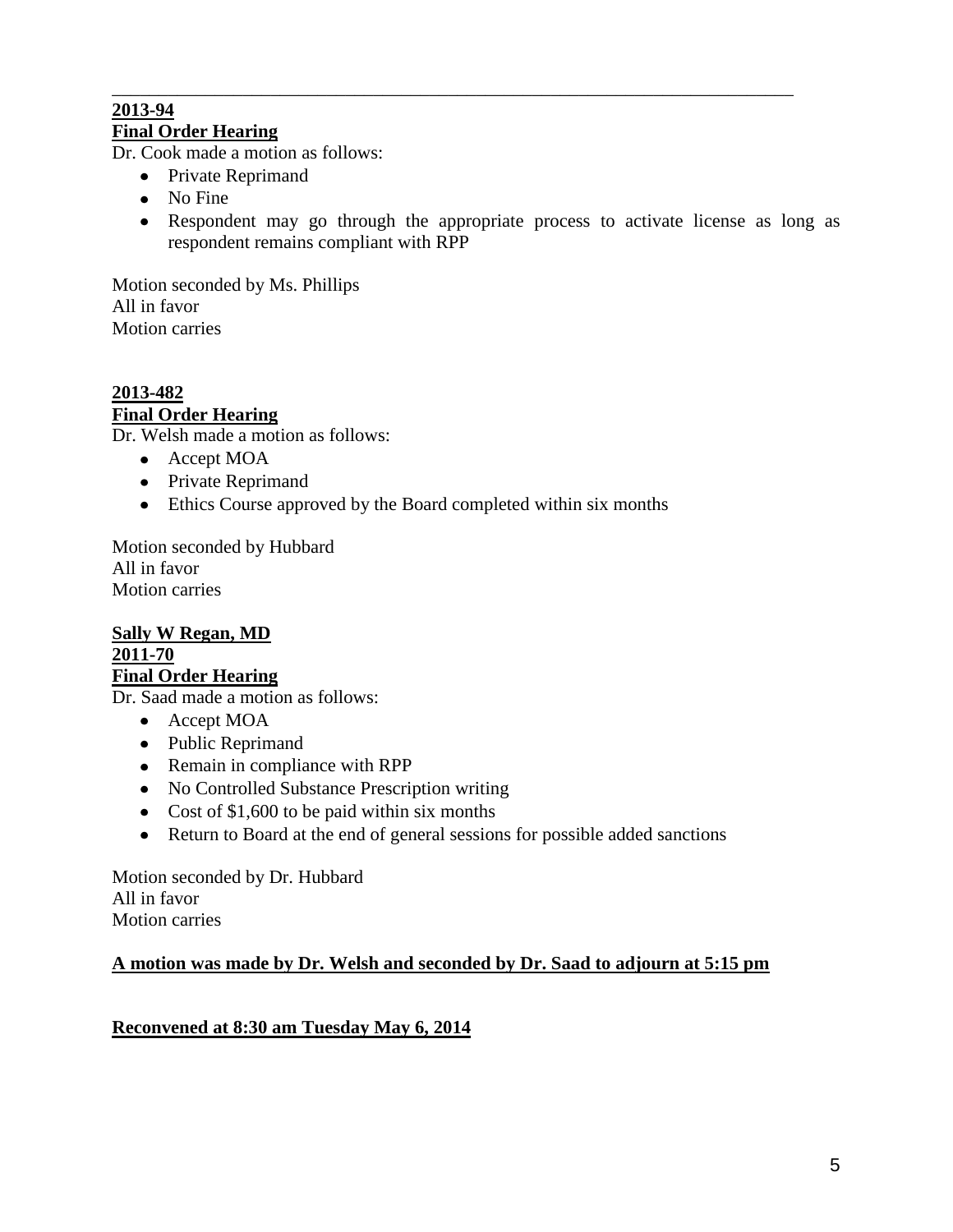#### **ODC REPORT**

Pat Hanks, Office of Disciplinary Counsel reported to the Board that ODC intends to simplify the ODC report and that there are 120 cases in ODC at this time.

\_\_\_\_\_\_\_\_\_\_\_\_\_\_\_\_\_\_\_\_\_\_\_\_\_\_\_\_\_\_\_\_\_\_\_\_\_\_\_\_\_\_\_\_\_\_\_\_\_\_\_\_\_\_\_\_\_\_\_\_\_\_\_\_\_\_\_\_\_\_\_\_\_

#### **OIE REPORT**

Althea Myers, Chief Investigator for Office of Investigations presented the Investigative Review Committee's Report along with the statistical report. Jason Haynes, Investigator for the Medical Examiners Board made a brief presentation on the investigative process to inform new members on the Board of how the process works.

Dr. Gardner complimented OIE on the report and Clear Training for investigators.

#### **Dismissals**

83 Cases were presented and approved for dismissal. Dr. Welsh moved to accept the recommendations. Dr. Saad seconded the motion and the Board unanimously approved the recommendations.

#### **Formal Complaints**

24 Cases were presented for formal complaint and Dr. Kowalski moved to approve. Ms. Phillips seconded the motion and the Board unanimously approved the recommendations.

#### **Letters of Caution**

27 Cases were presented for a letter of caution. A motion was made by Dr. Welsh to approve the letters of caution. Dr. Saad seconded the motion and the Board unanimously approved the recommendations.

#### **ELECTION OF OFFICERS / SC BOARD OF MEDICAL EXAMINERS**

Dr. Kowalski made a motion to elect Dr. Gardner as President, Dr. Welsh as Vice President and Dr. Turner as Secretary. Motion seconded by Dr. Saad. All in favor Motion carries

#### **AMERICAN WELL ONLINE CARE NETWORK PRESENTATION**

Dr. Peter Antall, President and Medical Director of Online Care Group presented their updated policies and procedures to the Medical Board concerning telehealth. The Board was pleased with their updated policies concerning the medical home. Dr. Kowalski made a motion that the Board proceed with licensure for the physicians that are employed by American Wells Online Care according to state standards and that they will be held accountable to the laws of S.C. Motion was seconded by Dr. Welsh.

All in favor Motion carries

#### **LEGISLATIVE UPDATE**

Holly Beeson of the LLR Office of Communications and Government Affairs spoke to the Board about her department's role in the legislative process. She stated that her office handles subpoenas, FOIA requests and other document requests. They give advice to counsel or boards relating to the states' open meeting law and take part in keeping the boards updated of pending legislation that is related to that particular board.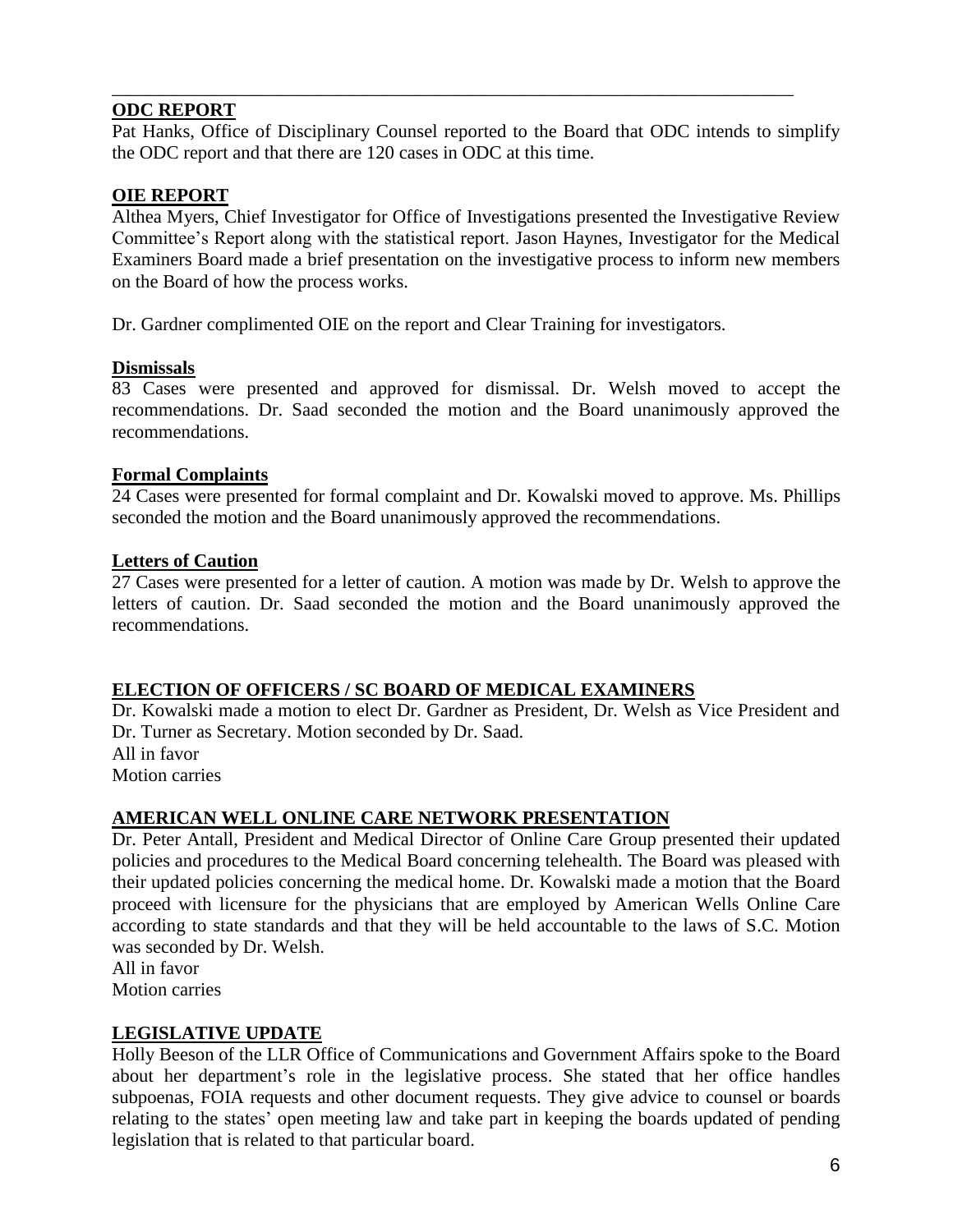Ms. Beeson spoke about three bills that pertain to the Medical Examiners Board. They were Medical Marijuana, Telemedicine and Prescription Monitoring Program legislation. She stated at this point none of the bills have become law.

\_\_\_\_\_\_\_\_\_\_\_\_\_\_\_\_\_\_\_\_\_\_\_\_\_\_\_\_\_\_\_\_\_\_\_\_\_\_\_\_\_\_\_\_\_\_\_\_\_\_\_\_\_\_\_\_\_\_\_\_\_\_\_\_\_\_\_\_\_\_\_\_\_

#### **Joseph Racanelli, MD**

#### **Applicant for licensure**

A motion was made by Dr. Welsh to allow applicant to proceed with licensure. Motion was seconded by Dr. Chow.

All in favor Motion carries

#### **HOSPICE PHYSICIAN PRESENTATION FOR ADVISORY OPINION**

Dr. Jeff Seymore from Hospice and Community Care in Rock Hill along with other physicians in the community spoke to the Board with concerns about in-state providers relative to the issue of hospice physicians having to occasionally prescribe for individuals that they have not seen faceto-face. Dr. Seymore stated that this situation arises frequently. They asked the Board to prepare an advisory opinion responsive to this question.

Dr. Welsh made a motion for the Office of Advice Counsel to prepare an advisory opinion interpreting section 40-47-113 (b) of S.C. law to allow physicians treating certified hospice patients, who are hospice medical directors and either Board Certified in Hospice and Palliative Care or certified by the American Academy of Hospice and Palliative Medicine, to prescribe controlled substances for certified hospice patients they have not yet personally examined so long as the personal examination occurs within 15 days of the prescription. The Executive Committee will review and approve the draft advisory opinion prior to publication. Dr. Turner seconded the motion.

All in favor Motion carries

#### **Daniel Crow, MD**

#### **Request to be released from terms and conditions**

Dr. Chow made a motion to release respondent from all terms and conditions with a strong recommendation that he voluntarily participate in the 'senior' level RPP program. Motion seconded by Dr. Welsh.

All in favor Motion carries

#### **2005-292**

#### **Request to be released from terms and conditions**

Dr. Kowalski made a motion to release respondent from all terms and conditions. Motion seconded by Dr. Turner.

All in favor Motion carries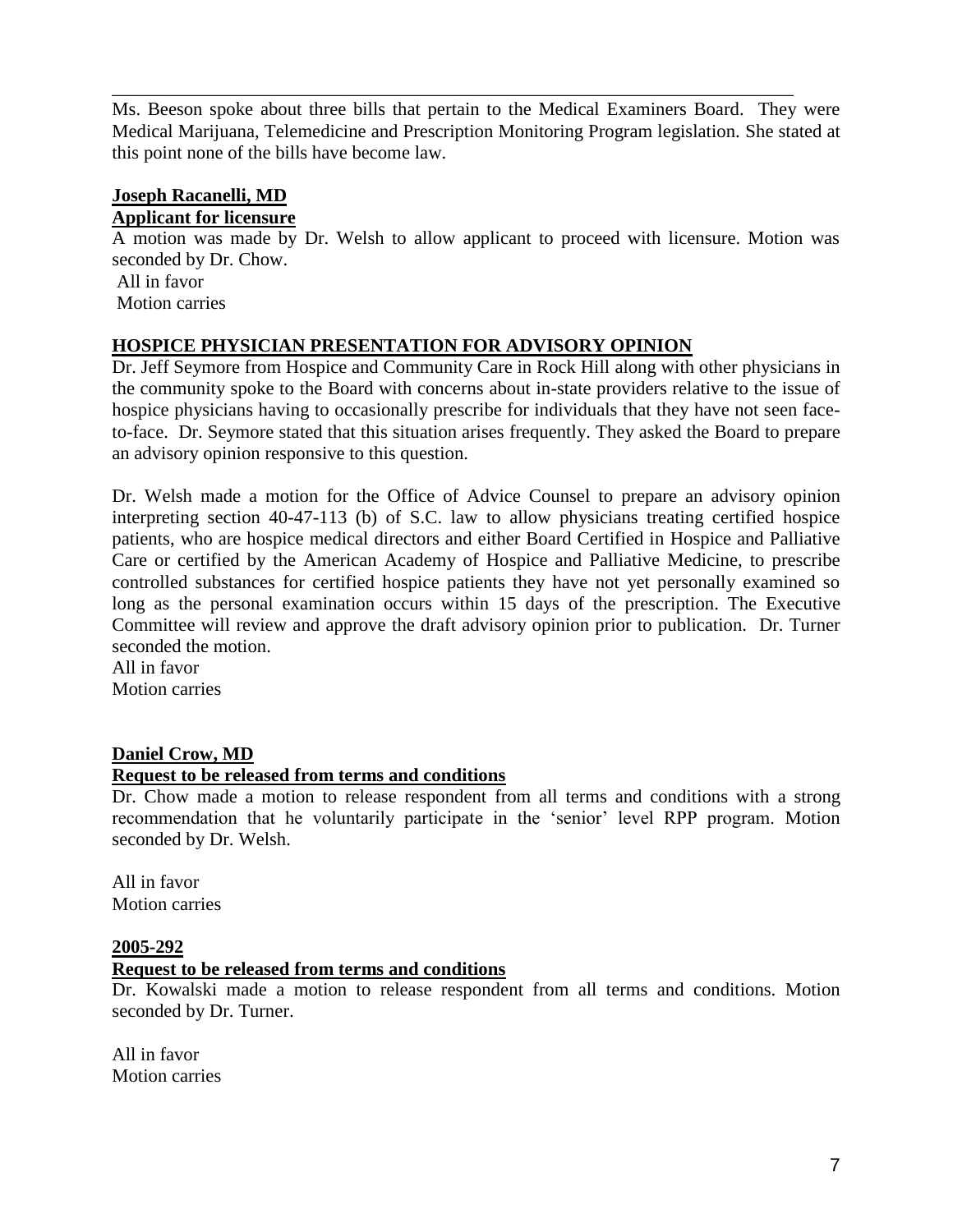#### **Douglas Crane, MD Request to lift suspension**

Dr. Gardner made a motion to deny request to lift suspension and to accept voluntary surrender of licensure effective immediately. Dr. Kowalski seconded the motion.

\_\_\_\_\_\_\_\_\_\_\_\_\_\_\_\_\_\_\_\_\_\_\_\_\_\_\_\_\_\_\_\_\_\_\_\_\_\_\_\_\_\_\_\_\_\_\_\_\_\_\_\_\_\_\_\_\_\_\_\_\_\_\_\_\_\_\_\_\_\_\_\_\_

All in favor Motion carries

#### **PHYSICIAN ASSISTANTS ADVISORY COMMITTEE RECOMMENDATIONS**

Dr. Gardner presented recommendations from the April 11, 2014 Physician Assistants Advisory Committee meeting for the Board's review. After considering the committee's recommendation that Dr. Stuart Smith serve on the PA Committee along with other recommendations, additions, deletions and corrections, Dr. Welsh moved to accept. Ms. Phillips seconded the motion to approve the recommendations. All in favor. Motion carries. (See Attached)

#### **PRESIDENT AND ADMINSTRATOR REMARKS**

- 1.) Mr. Spoon reported to the Board that he received clarification from the National Practitioner Data Bank on reporting obligations for private orders. The NBDB only wants public orders reported to their data bank.
- 2.) Mr. Spoon spoke to the Board and encouraged the members to seek out members for the Investigative Review Committee.
- 3.) Dr. Gardner presented Dr. Louis Costa with a plaque commending him on his many years of dedicated service on the SC Board of Medical Examiners.
- 4.) Mr. Spoon mentioned several administrative items including laptops which will be retained on site for security purposes, that board staff will no longer coordinate food and drink at meetings, and that new board members involvement in the interview process.

## **Board adjourned 3:35pm on Tuesday, May 6, 2014**

**Respectfully Submitted April Koon Administrative Coordinator**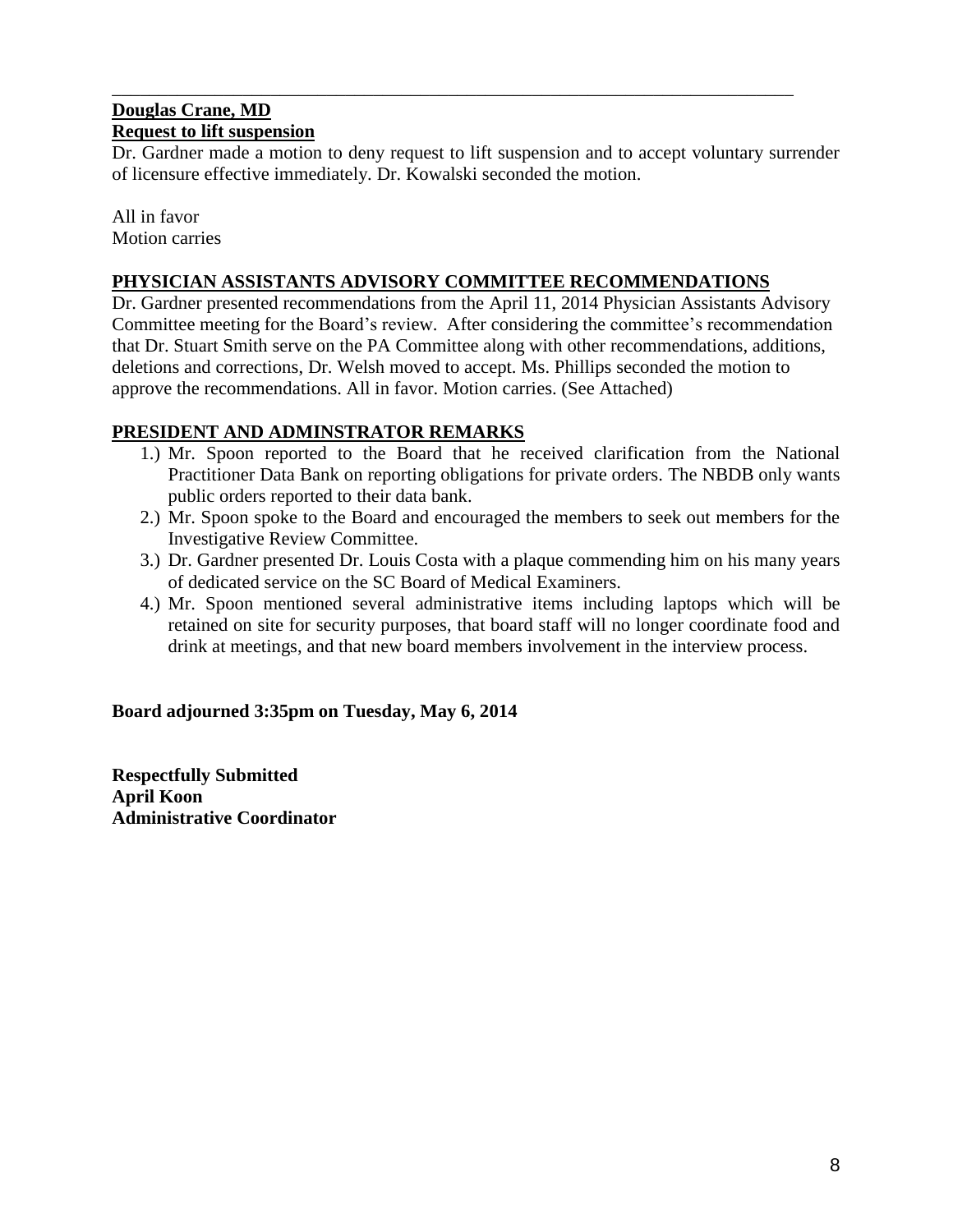#### **LLR-BOARD OF MEDICAL EXAMINERS –May 5-7, 2014 ANESTHESIOLOGY ASSISTANT COMMITTEE MEETING**

**AGENDA TOPIC: Temporary AA's applying for Permanent Licensure FROM: Brenda K. Eason, Administrative Assistant**

Attached is a AA's who are currently on temporary license. They have met all the requirements for permanent license and are now requesting to update from the temporary license to the permanent license. Those with asterisk (\*) have answered "yes" on the application and will be discussed at the AA Meeting.

**1) Arthur Misquez, AA Supervising Physician – Dr. Mark Naquin 4211 Trolley Line Rd Aiken, Sc 29801-2749**

 **Interviewed and approved by Dr. Jeffrey Welsh on March 28, 2014**

**2) Kim Morris, AA Supervising Physician – Dr. Byron Ellender 25 Hospital Center Blvd. Hilton Head SC 29926**

 **Interviewed and approved by Dr. Jeffrey Welsh on April 23, 2014**

**3) Rachel Gilmore, AA Supervising Physician – Dr. Ronald Mulner 25 Hospital Center Blvd. Hilton Head SC 29926**

 **Interviewed and approved by Dr. Jeffrey Welsh on April 25, 2014**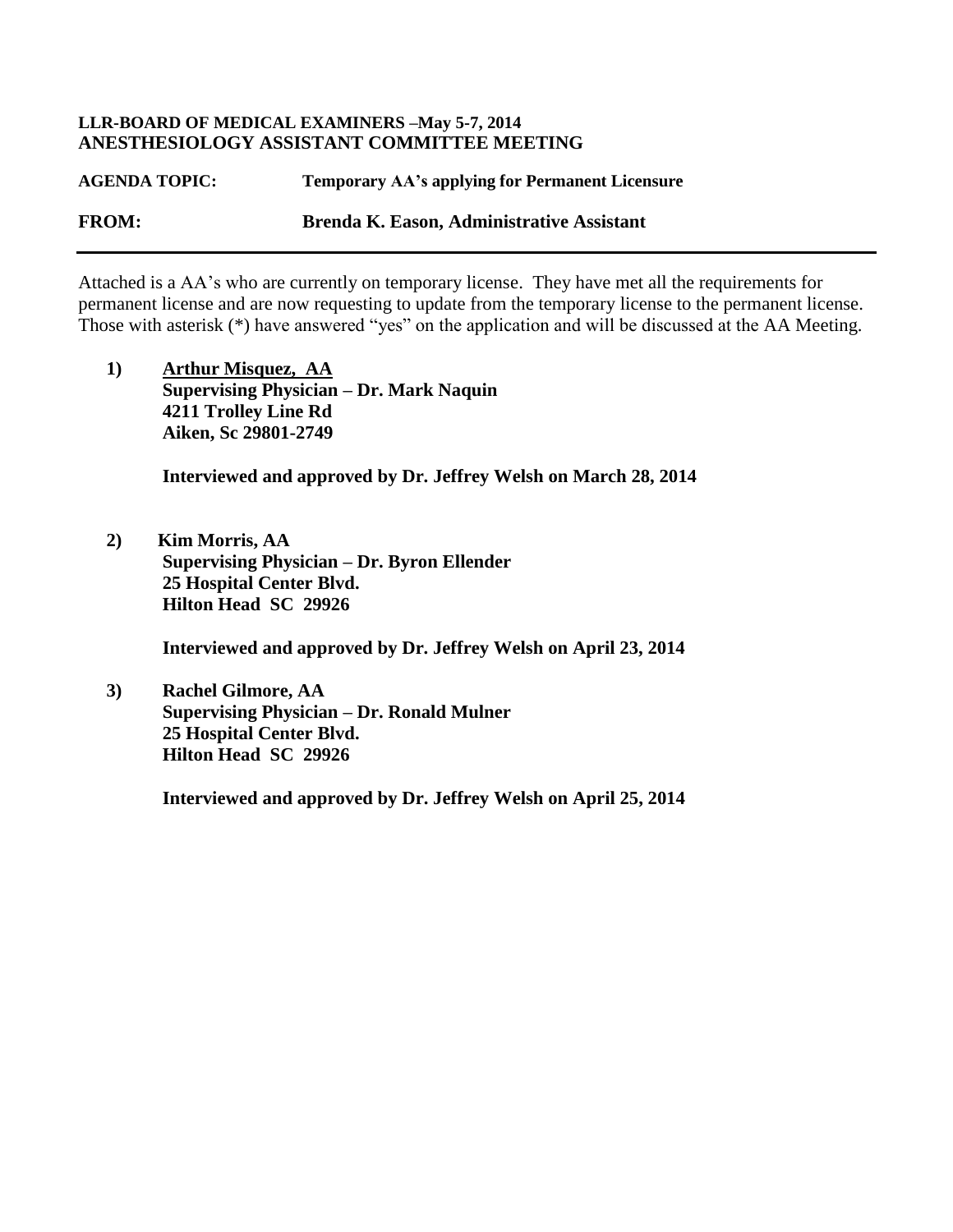# **Nelson Mullins**

Nelson Mullins Riley & Scarborough LLP

Eli A. Poliakoff Attorneys and Counselors at Law 151 Meeting Street / Sixth Floor / Charleston, SC '29401-2239 eli. poliakoff@nelsonmullins.com Tel: 843.853.5200 Fax: 843.722.8700 Fax: 843.722.8700 www.nelsonmullins.com

Tel: 843.534.4122

**BME** 

Received

 $APR = 9$   $114$ 

April 8, 2014

#### Via Federal Express

South Carolina Board of Medical Examiners South Carolina Department of Labor, Licensing & Regulation Synergy Business Park, Kingstree Building 110 Centerview Drive Columbia, SC 29210 (803) 896-4353 ATTN: April Koon

#### Re: Request for Exception to Transfer Physician Patient Records

Dear Administrator:

East Cooper Primary Care Physicians, LLC ("Buyer"), Durst Family Medicine, LLC ("PA") and George G. Durst, Jr., M.D., Kay H. Durst, M.D., and Rochelle C. Rutledge, M.D. ("Physician(s)") ("PA" and "Physician(s)" collectivdy referred to as "Seller") have entered into an Asset Purchase Agreement (the "Agreement"). Under the terms of the Agreement, the Seller will transfer certain assets to the Buyer including all of Physicians' patient medical records and mailing lists. The Buyer will also enter into a separate employment agreement with the Physicians following the sale of the assets of the Seller to the Buyer.

The Buyer is a South Carolina corporation. It is a separate, but related, entity to East Cooper Medical Center. We represent Buyer and are submitting this letter to seek an exception from the South Carolina Board of Medical Examiners (the "Board") pursuant to Section 44-115-130 of the South Carolina Code to permit Seller to transfer its records to the Buyer because the Buyer is not a licensed physician, osteopath or hospital.

If the requested exception to transfer the patient records is granted and approved by the Board as discussed above, then Seller will cause to be published the required public notice of Physicians' 'intention to sell the records in a newspaper of general circulation in the area of Physicians' practice at least three (3) times in the ninety (90) days preceding the sale as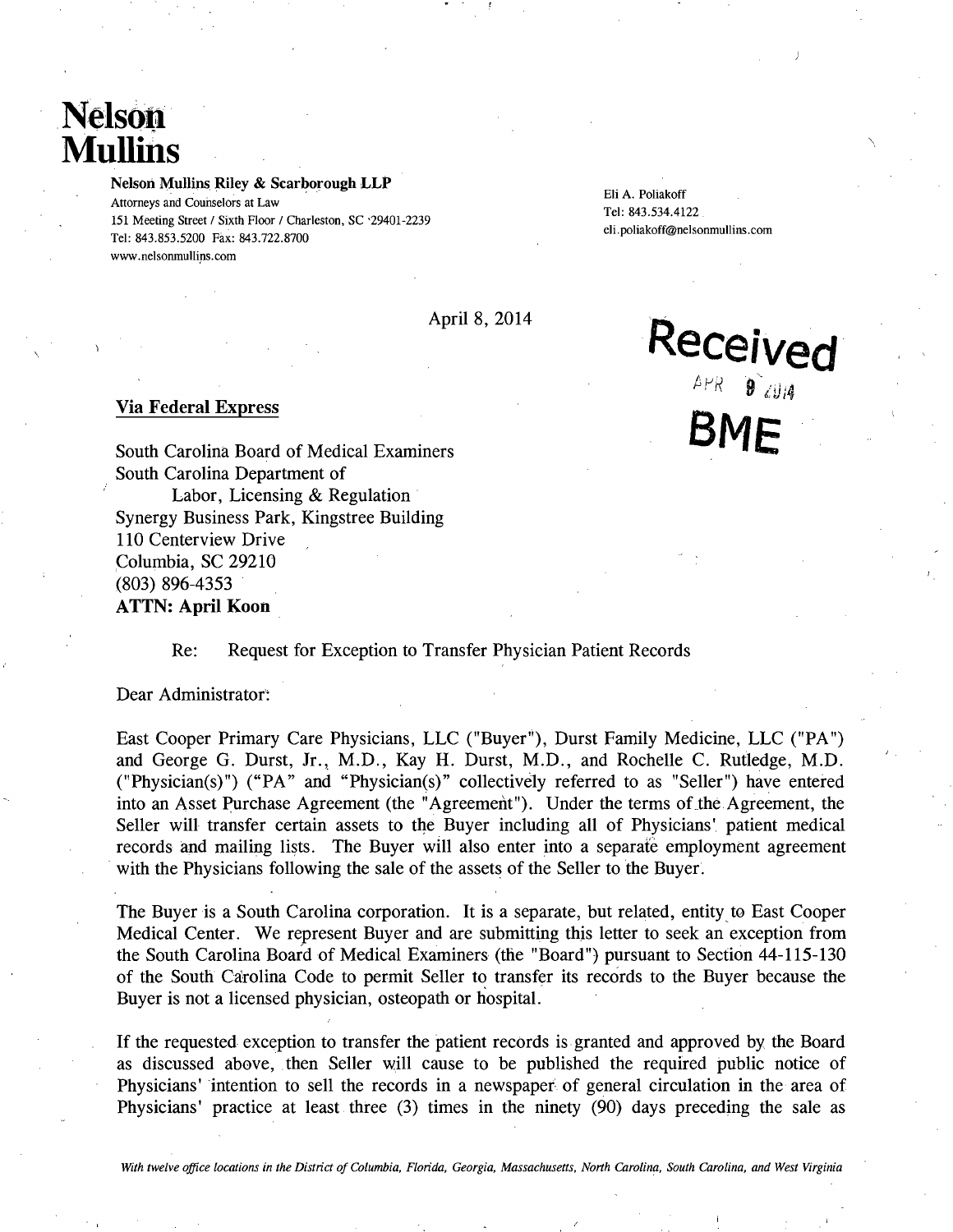South Carolina Board of Medical Examiners South Carolina Department of

Labor; Licensing & Regulation ATTN: April Koon April 8, 2014 Page 2

required by Section 44-115-130 of the South Carolina Physicians' Patient Record Act. Such notice will advise the patients that they may retrieve their records if they prefer that their records not be included in the sale.

Thank you for consideration of our request for an exception to the general prohibition set forth in Section 44-115-130 of the South Carolina Physicians' Patient Records Act. Please feel free to contact me at 843-534-4122 if you have questions or require any additional information to consider our request.

Very truly yours,  $2\sqrt{V}$ 

Eli A. Po1iakoff

/

cc: Leesa Still (via email to leesa.still@tenethealth.com)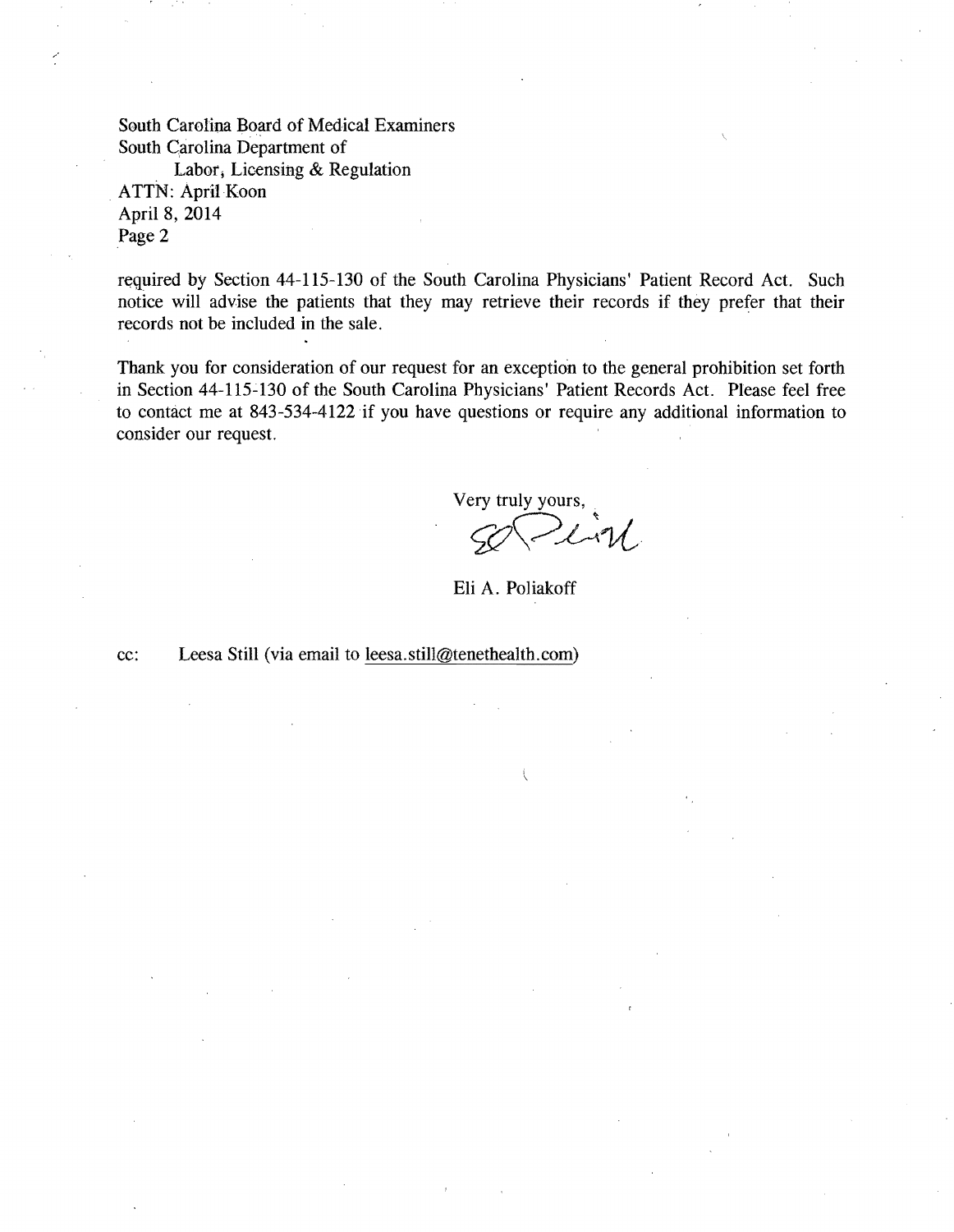# **Nelson Mullins**

Nelson Mullins Riley & Scarborough LLP Attorneys and Counselors. at Law

Tel: 843.853.5200 Fax: 843.722.8700 www.nelsonrnullins.com

Eli A. Poliakoff Tel: 843.534.4122<br>151 Meeting Street / Sixth Floor / Charleston, SC 29401-2239<br>eli.poliakoff@nelsonmullins.com

April 8, 2014

.i

South Carolina Board of Medical Examiners **APR** 9 2014 South Carolina Department of Labor, Licensing & Regulation Synergy Business Park; Kingstree Building 110 Centerview Drive Columbia, SC 29210 (803) 896-4353 ATTN: April Koon

#### Re: Request for Exception to Transfer Physician Patient Records

Dear Administrator:

Piedmont Internal Medicine & Family Practice at York, LLC ("Buyer"), Novant Medical Group, Inc. ("Group") and Dean Adelman, D.O. ("Physician") ("Group" and "Physician(s)" collectively referred to as "Seller") have entered into an Asset Purchase Agreement (the "Agreement"). Under the terms of the Agreement, the Seller will transfer certain assets to the Buyer including all of Physician's patient medical records and mailing lists. The Buyer will also enter into a separate employment agreement with the Physician following the sale of the assets of the Seller to the Buyer.

The Buyer is a South Carolina corporation. It is a separate, but related, entity to Piedmont Medical Center. We represent Buyer and are submitting this letter to seek an exception from the South Carolina Board of Medical Examiners (the "Board") pursuant to Section 44-115-130 of the South Carolina Code to permit Seller to transfer its records to the Buyer because the Buyer is not a licensed physician, osteopath or hospital.

If the requested exception to transfer the patient records is granted and approved by the Board as discussed above, then Seller will cause to be published the required public notice of Physicians' intention to sell the records in a newspaper of general circulation in the area of Physicians' practice at least three (3) times in the ninety (90) days preceding the sale as

# Via Federal Express **Received BME**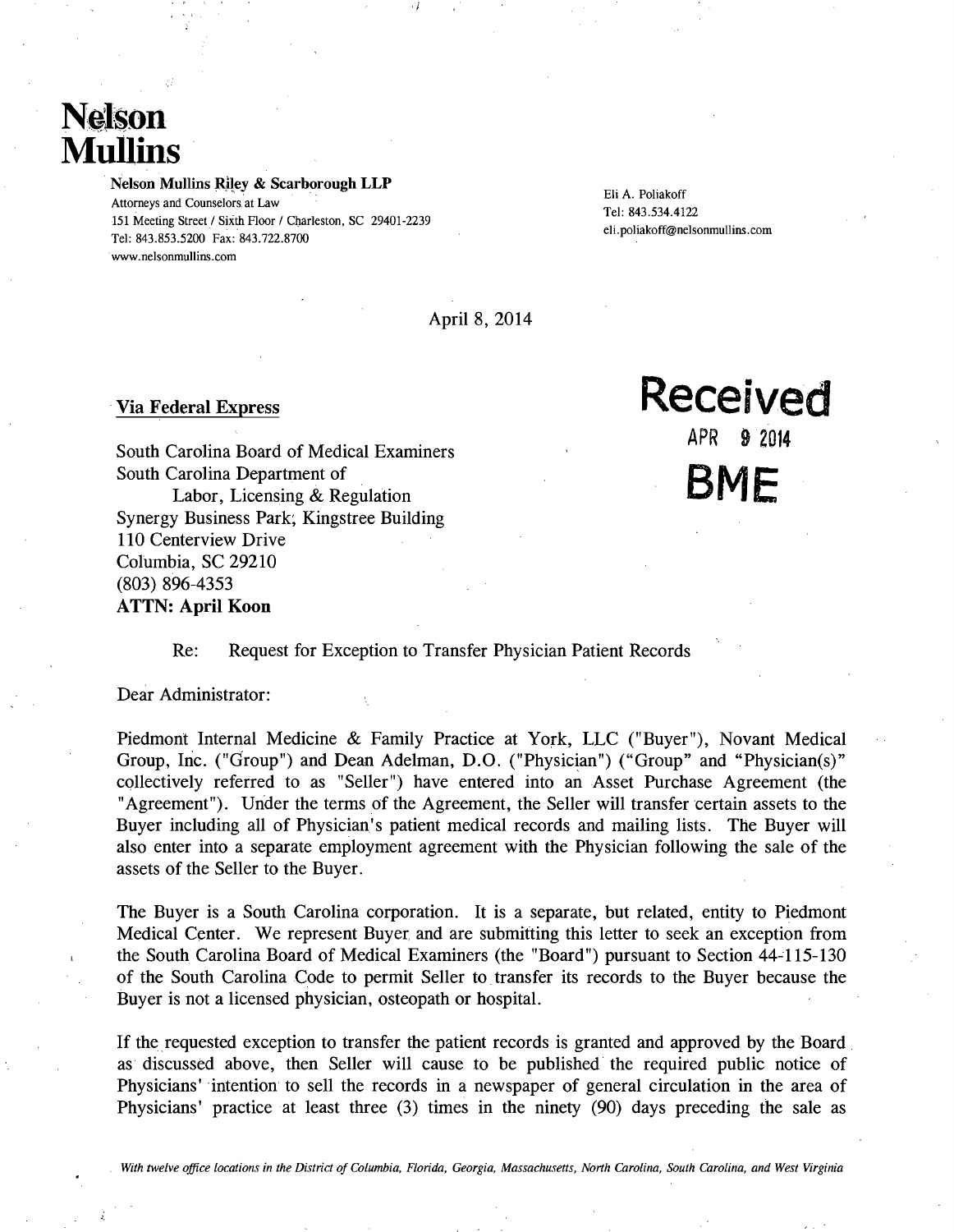South Carolina: Board of Medical Examiners South, Carolina Department of

Labor, Licensing & Regulation ATTN: April Koon April 8, 2014 Page 2

required by Section 44-115-130 of the South Carolina Physicians' Patient Record Act. Such notice will advise the patients that they may retrieve their records if they prefer that their records not be included in the sale.

Thank you for consideration of our request for an exception to the general prohibition set forth in Section 44-115-130, of the South Carolina Physicians' Patient Records Act. Please feel free to contact me at 843-534-4122 if you have questions or require any additional information to consider our request.

Very truly yours,

Zlich  $\zeta_{\mathscr{I}}$ 

Eli A. Poliakoff

cc: Becky Maxson (Rebecca.Maxson@tenethealth.com)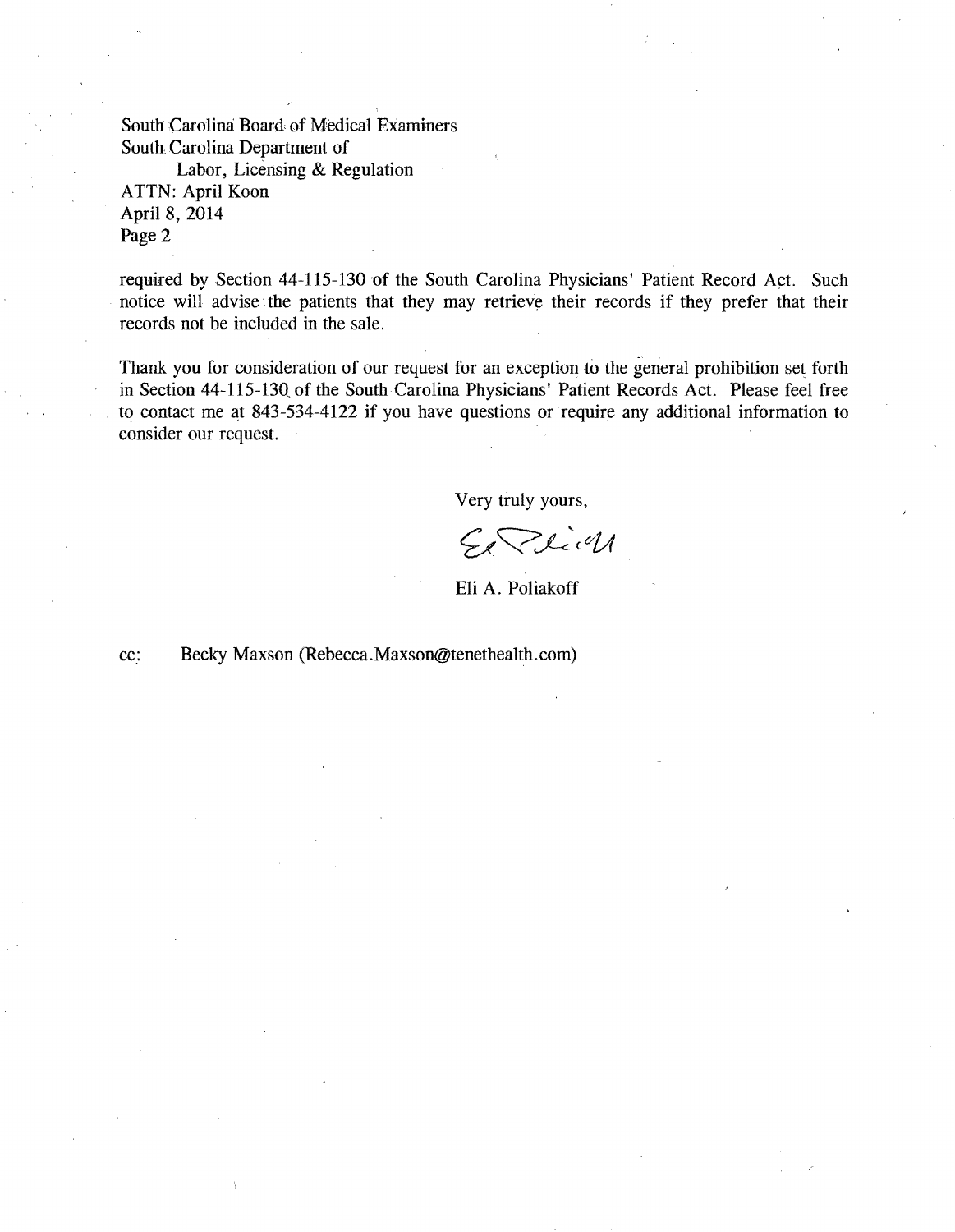# Nelson **Mullins**

Nelson Mullins Riley & Scarborough LLP

Eli A. Poliakoff Attorneys and Counselors at Law Eli A. Poliakoff Attorneys and Counselors at Law Tel: 843.534.4122 Tel: 843.534.4122<br>Tel: 843.534.4122 eli.poliakoff@nelsonmullins.com Tel: 843.853.5200 Fax: 843.722.8700 www.nelsonmullins.com

#### April 8, 2014

#### Via Federal Express

South Carolina Board of Medical Examiners South Carolina Department of Labor, Licensing & Regulation Synergy Business Park, Kingstree Building 110 Centerview Drive Columbia, SC 29210  $(803) 896-4353$ ATTN: April Koon

#### Re: Request for Exception to Transfer Physician Patient Records

Dear Administrator:

Piedmont Internal Medicine & Family Practice at York, LLC ("Buyer"); Novant Medical Group, Inc. ("Group"); and David Holman, M.D.; Aida Jacic, M.D.; Shelaila Villamor, D.O.; and Henry Crotwell, M.D ("Physicians") ("Group" and "Physician(s)" collectively referred to as "Seller") have entered into an Asset Purchase Agreement (the "Agreement"). Under the terms of the Agreement, the Seller will transfer certain assets to the Buyer including all of Physician's patient medical records and mailing lists. The Buyer will also enter into a separate employment agreement with the Physicians following the sale of the assets of the Seller to the Buyer.

The Buyer is a South Carolina corporation. It is a separate, but related, entity to Piedmont Medical Center. We represent Buyer and are submitting this letter to seek an exception from the South Carolina Board of Medical Examiners (the "Board ") pursuant to Section 44-115-130 of the South Carolina Code to permit Seller to transfer its records to the Buyer because the Buyer is not a licensed physician, osteopath or hospital.

If the requested exception to transfer the patient records is granted and approved by the Board as discussed above, then Seller will cause to be published the required public notice of Physicians' intention to sell the records in a newspaper of general circulation in the area of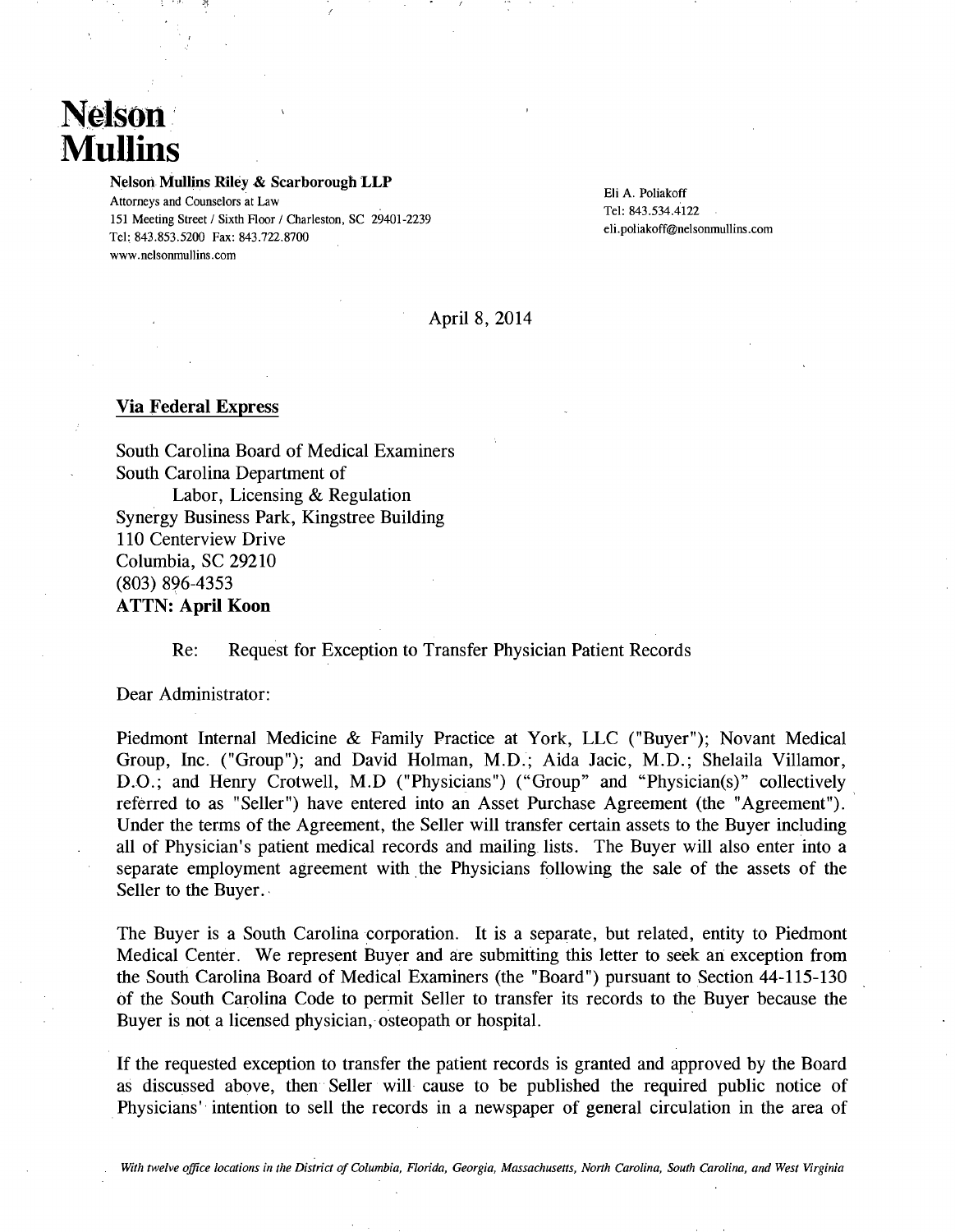South Carolina Board of Medical Examiners South Carolina Department of

Labor, Licensing & Regulation ATTN: April Koon April 8, 2014 Page 2

Physicians' practice at least three (3) times in the ninety (90) days preceding the sale as required by Section 44-115-130 of the South Carolina Physicians' Patient Record Act. Such notice will advise the patients that they may retrieve their records if they prefer that their records not be included in the sale.

Thank you for consideration of our request for an exception to the general prohibition set forth in Section 44-115-130 of the South Carolina Physicians' Patient Records Act. Please feel free to contact me at 843-534-4122 if you have questions or require any additional information to consider our request.

Very truly yours,

Eli A. Poliakoff

cc: Becky Maxson (Rebecca.Maxson@tenethealth.com)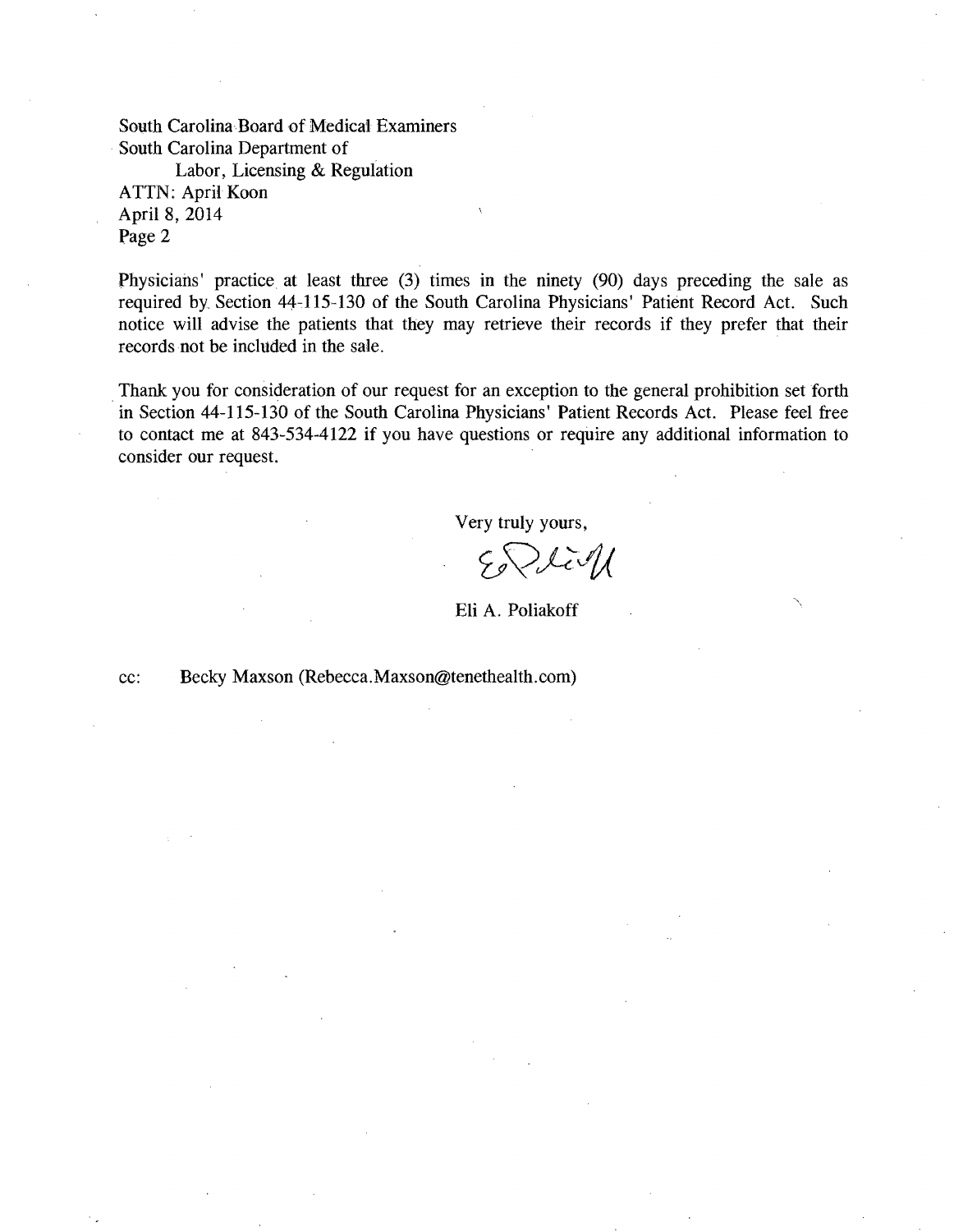#### **Physician Assistant Committee Meeting Recommendations**

Held April 11, 2014 at LLR 110 Centerview Drive Columbia, SC 29210 at 2:00 PM

The committee members participating were as follows: Keith Stewart, P.A., of Marion, SC; Martha Green, P.A., of Summerville, SC; Sean Irvin, P.A., of Travelers Rest, SC; Dr. Stephen Gardner of Greenville SC; Cindy Bostic, of Gilbert, SC; and Stacey Day of Columbia SC, and Dr. Christine Otruba of Mount Pleasant, SC. Staff participating included: Sheridon Spoon, Legal Counsel; Debra P. Wade, Administrative Assistant; April Koon, Assistant Administrator.

The meeting was called to order at 2:00 pm with a quorum of committee members present. Committee members were distributed an agenda and minutes from the January 10, 2014 meeting. It was noted that LLR announced the meeting through all the proper channels. ----

Minutes/recommendations from January 10, 2014 meeting were approved as written without concern.

----

*Scope of Practice Guidelines:*

Scope of Practice Guidelines approved by Dr. Keith Stewart.

After review it was decided to approve all 31 Scopes that were reviewed and approved by Dr. Keith Stewart.

Scope of Practice Guidelines approved by Dr. Jim Chow.

After review it was decided to approve 1 Scope that was reviewed and approved by Dr. Chow.

Scope of Practice Guidelines approved by Dr. Stephen Gardner.

After review it was decided to approve all 19 Scopes that were reviewed and approved by Dr. Gardner.

Scope of Practice Guidelines approved by Dr. Jack Scheuer.

After review it was decided to approve one Scope that was reviewed and approved by Dr. Scheuer.

Scope of Practice Guidelines approved by Sean Irvin, PA.

After review it was decided to approve all 19 Scopes that were reviewed and approved by Mr. Irvin.

Scope of Practice Guidelines approved by Ms. Martha Green, P.A.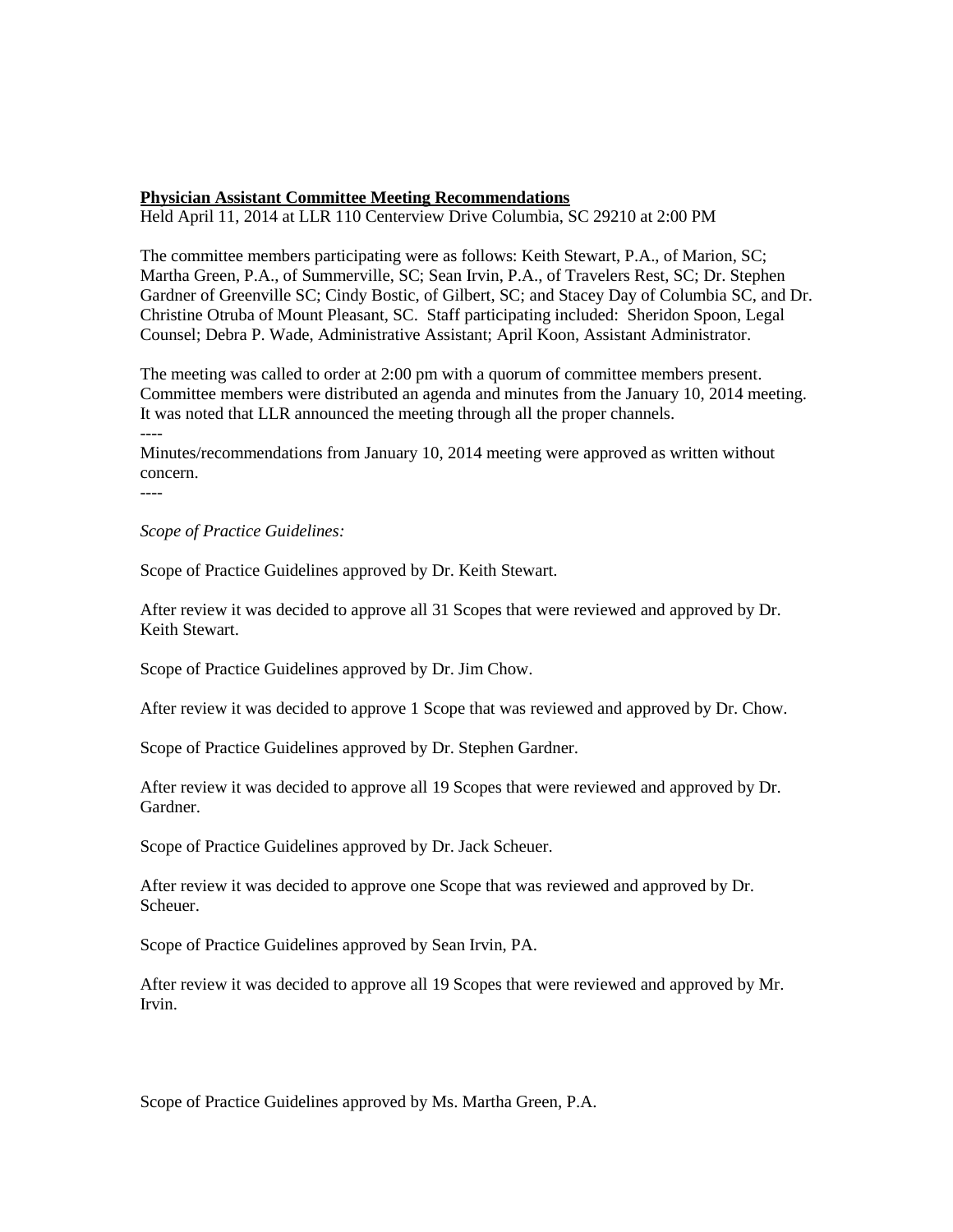After review it was decided to approve all 33 Scopes that were reviewed and approved by Ms. Green.

Scope of Practice Guidelines approved by Ms. Lisa Sand, P.A.

After review it was decided to approve all 7 Scopes that were reviewed and approved by Ms. Sand.

----

#### *Temporary to Permanent Applicants:*

After review, the Committee approved 47 applicants for permanent licensure.

|     | <b>Name</b>               | <b>Supervising Physician</b>            | <b>Interviewing Bd.</b><br><b>Member</b> |
|-----|---------------------------|-----------------------------------------|------------------------------------------|
| 1.  | Mary Giancaterini         | Dr. Stephen B Pociask                   | Dr. James Hubbard                        |
| 2.  | Samantha Kolasa           | <b>No Supervisor</b>                    | Dr. James Hubbard                        |
| 3.  | Jenna Bender              | Dr. Vimalkumar P Amin                   | Dr. James Hubbard                        |
| 4.  |                           |                                         | Dr. James Hubbard                        |
| 5.  | Megan Taylor<br>Emma Heck | <b>No Supervisor</b><br>Dr. Amit G Shah | Dr. James Hubbard                        |
|     |                           |                                         |                                          |
| 6.  | <b>Lindsay Burke</b>      | Dr. Mudunuri V Raju                     | Dr. James Hubbard                        |
| 7.  | <b>Charles Driggers</b>   | Dr. Vernon S Carroll Sr                 | Dr. Jeffrey Welsh                        |
| 8.  | Kelcye Garrison           | Dr. Lori R Carnsew                      | Dr. Stephen R Gardner                    |
| 9.  | Katherine R Kjergaard     | Dr. Brian H Badhdady                    | Dr. Stephen R Gardner                    |
|     | 10 Amanda Warden          | Dr. Nirlep A Patel                      | Dr. Robert E. Turner                     |
|     | 11 Christopher Thompson   | Dr. Peter J Neidenbach                  | Dr. Jeffrey Welsh                        |
|     | 12. Micaela Bartash       | Dr. Christiane E McNeal                 | Dr. James Hubbard                        |
|     | 13. Kishor Patel          | Dr. Emmanuel O Edosomwan                | Dr. James Hubbard                        |
|     | 14 Ellen Wibran           | <b>No Supervisor</b>                    | Dr. Robert E. Turner                     |
|     | 15 Gregory R Pfeninger    | <b>No Supervisor Until SOP</b>          | Dr. Louis Costa II                       |
|     |                           | <b>Approved</b>                         |                                          |
|     | 16. Gregory Spain         | Dr. Kristopher R Crawford               | Dr. Louis Costa II                       |
|     | 17 David Wolman           | Dr. Nathan G Miller                     | Dr. Jeffrey Welsh                        |
|     | 18. Michelle Sippey       | Dr. Joseph M Masessa                    | Dr. Robert E. Turner                     |
|     | 19. Kallie Britton        | Dr. Neil W Trask III                    | Dr. Robert E. Turner                     |
|     | 20. Brook Chute           | Dr Joseph A Camunas                     | Dr. Anne Cook                            |
|     | 21. Maureen Murphy        | <b>No Supervisor</b>                    | Dr. Jeffrey Welsh                        |
|     | 22. Melissa Whitson       | Dr. John A Gastright                    | Dr. Jeffrey Welsh                        |
| 23. | Amy Biedenbach            | Dr. Sean M Lee                          | Dr. Jeffrey Welsh                        |
|     | 24. Jessica Watson        | Dr. Richard B Dennis                    | Dr. Jim C Chow                           |
|     | 25. Joseph Crosby         | Dr. John R Velky                        | Dr. Jim C Chow                           |
|     | 26. Sarette Jenderny      | Dr. John R Rowe Jr                      | Dr. Jim C Chow                           |
|     | 27 Emily Whitehead        | Dr. Stephen P Kalhorn                   | Dr. Jim C Chow                           |
|     | 28. Jeffrey Weeden        | Dr. Alex B McIntyre                     | Dr. Robert E. Turner                     |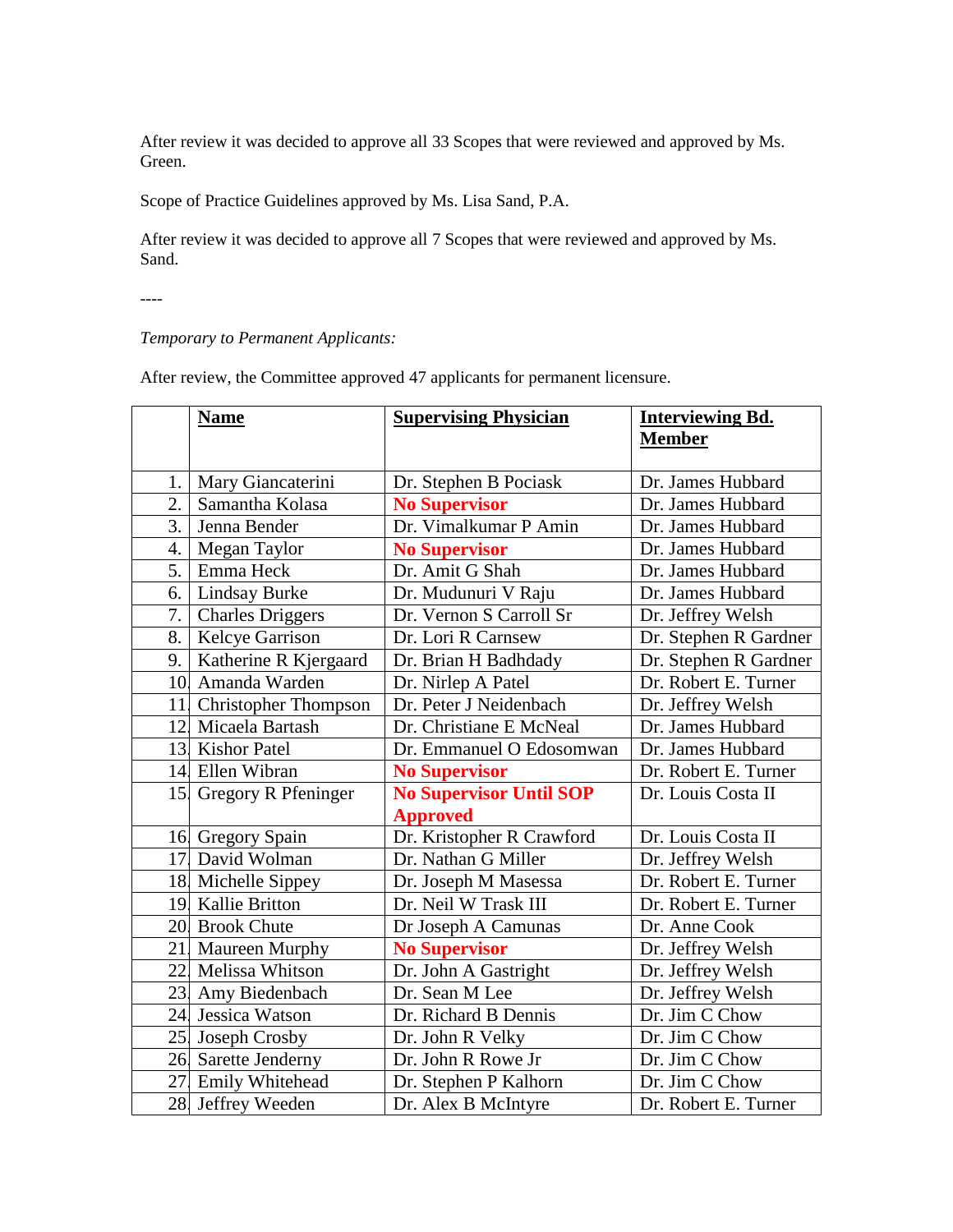|     | 29. Deborah Bibby       | <b>No Supervisor</b>        | Dr. Louis Costa II    |
|-----|-------------------------|-----------------------------|-----------------------|
|     | 30. Penny Streby        | <b>No Supervisor</b>        | Dr. Jim C Chow        |
| 31  | <b>Sherry Hoagland</b>  | Dr. Kenneth A Santiago      | Dr. Jeffrey Welsh     |
|     | 32. Meghan Patton       | Dr. George R Richardson III | Dr. Jeffrey Welsh     |
|     | 33. Sara Frye           | Dr. Wilson P Daugherty      | Dr. James Hubbard     |
|     | 34 Kristina M Shinabery | Dr. Christopher A Borst     | Dr. Robert E. Turner  |
|     | 35. April Martin        | <b>No Supervisor</b>        | Dr. Jeffrey Welsh     |
|     | 36. Cinda Fischer       | <b>No Supervisor</b>        | Dr. Stephen R Gardner |
| 37. | Sarah Brendle           | <b>No Supervisor</b>        | Dr. Anne Cook         |
|     | 38 Whitney Buckland     | Dr. Alejandro J Luis        | Dr. Jeffrey Welsh     |
|     | 39. Benjamin Addy       | Dr. Jeffrey K Smith         | Dr. Jim C Chow        |
|     | 40. Derek a Lafont      | Dr. Donald C Townsend Jr    | Dr. Jim C Chow        |
| 41. | Anne Savage             | <b>No Supervisor</b>        | Dr. Louis Costa II    |
|     | 42. Wesley Greene       | Dr. Stephen A Murk          | Dr. Louis Costa II    |
|     | 43. Jasmin Seargeant    | Dr. Vesna Solheim           | Dr. Robert E. Turner  |
|     | 44 Patricia Stemple     | <b>No Supervisor</b>        | Dr. Jeffrey Welsh     |
|     | 45. Sapnil Patel        | Dr. Kevin S Cahill          | Dr. James Hubbard     |
|     | 46. July Morbeth        | Dr. John P Taylor           | Dr. Timothy J         |
|     |                         |                             | Kowalski              |
| 47. | Stephen Pigman          | <b>No Supervisor</b>        | Dr. Jeffrey Welsh     |

*Off-Site Practice Request:*

1. Karen L Gadol, P.A. and her supervising physician, Dr. Arthur LaBruce requested offsite practice of 120 miles from practice site.

After discussion, Ms. Gadol's request was tabled. Dr. Gardner will contact her for clarification of her request. Motion Carried.

2. Mr. Garrett G. Gillespie, Senior Legal Counsel, CVS Caremark, appeared before the committee to request a waiver of off-site practice requirements pursuant to S.C. Code 40- 47-955[C].

After discussion, the Committee determined that a general or uniform waiver of the two-year experience requirement for off-site practice was not appropriate. The Committee determined that specific waivers would be needed in order to reflect changes to scope of practice and maintain physician accountability. The Committee and the Board will entertain specific, individual requests as they are received. Motion Carried. P 38/43

*Additional Task Request:*

1. Gregory E. Barefoot, P.A. and his supervising physician, Dr. William C. Gerard, requested an Additional Task for Hyperbaric Oxygen Therapy.

After discussion, there was a motion to approve the request. Motion Carried. P 50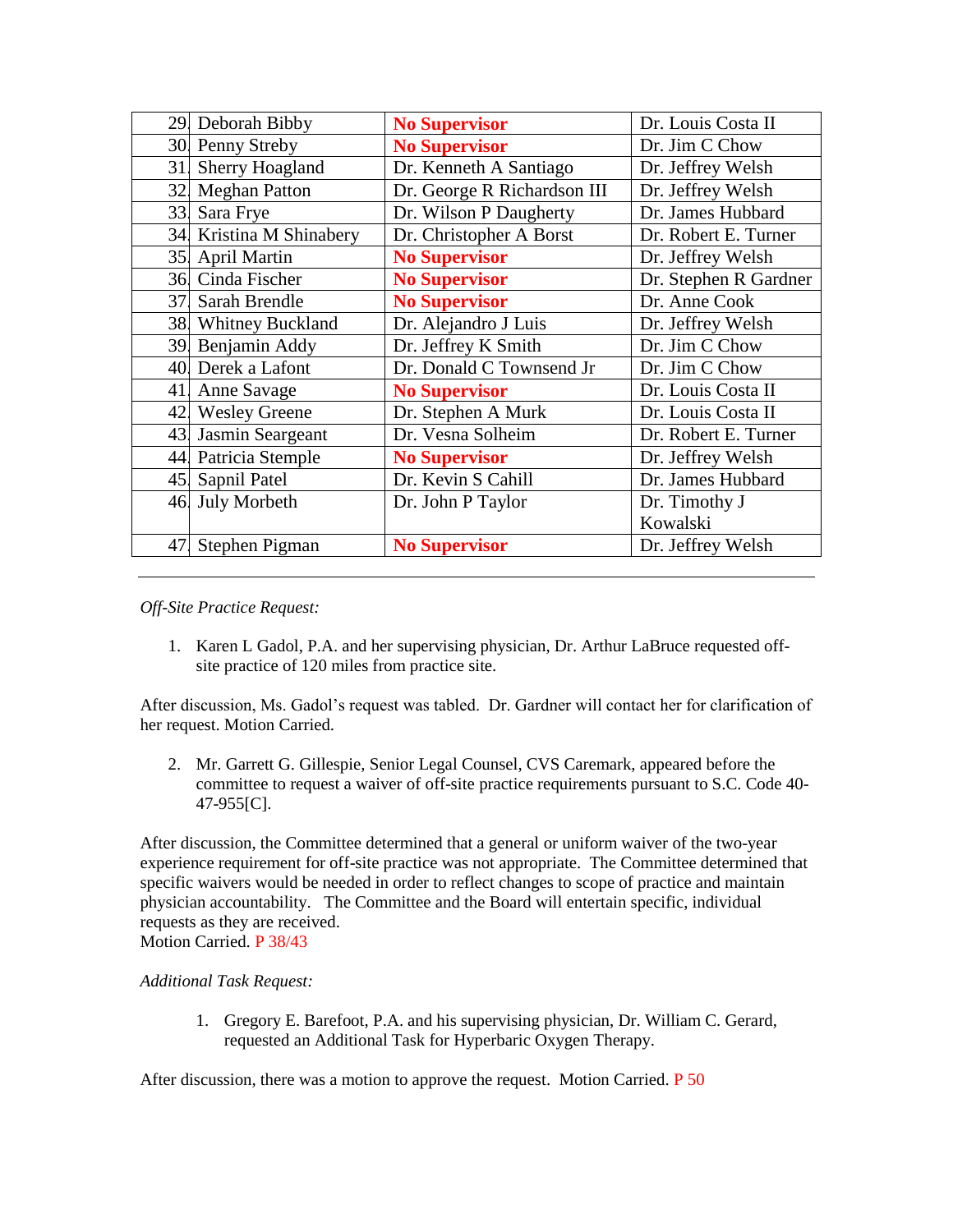2. David E. Goldsmith, P.A. and his supervising physician, Dr. Robert E. LeBlond, requested an Additional Task for Viscosupplementation to knee.

After discussion, there was a motion to approve the request. Motion Carried.  $P_{52}$ 

3. Eliza Hough, P.A. and her supervising physician, Dr. James M. Orcutt, requested an Additional Task for Bone Marrow Aspiration and Biopsy.

After discussion, there was a motion to approve the request. Motion Carried. P 53

4. Amanda R. Loomis, P.A. and her supervising physician, Dr. David Woodbury, requested an Additional Task for Joint Intrasynovial Corticosteriod Injections, and K-Wire Removal.

After discussion, there was a motion to approve the request. Motion Carried. P 54

5. Brittany W. Tucker, P.A. and her supervising physician, Dr. Adam Keefer, requested an Additional Task for Sclerotherapy.

After discussion, there was a motion to approve the request. Motion Carried. P 54

6. Alisha A. Neumann, P.A. and her supervising physician, Dr. Sushil K. Singhi, requested an Additional Task for Stress Test Privileges.

After discussion, there was a motion to approve the request so long as the Scope of Practice emphasizes safety as it pertains to stress test privileges. Motion Carried. P 58

7. Candace M. Mothershead, P.A. and her supervising physician, Dr. Eric P. Loudermilk, requested an Additional Task for Joint Injections – knee, shoulder, hip, bursa, and sacroiliac joints.

After discussion, there was a motion to approve the request. Motion Carried. **(ask April Koon-I reviewed transcript and removed Wound Closure in the ER)** P 63/64

#### *Discussion on PA Committee Vacancy*

The Committee held a brief discussion on the physician vacancy and is looking for suitable candidates to present to the Board. A memo regarding the vacancy will be posted on the Board of Medical Examiners webpage. Also an E-Blast will be sent by the Board of Medical Examiners office. SCAPA and the South Carolina Office of Rural Health agreed to publicize the vacancy as well. P 44/45

#### *Discussion on Question Regarding Physician Assistant Transcription of Verbal Telephone Orders for Schedule II drugs:*

The Committee discussed whether it was necessary to add transcription of verbal and telephonic orders to the various scopes of practice and determined that transcription of verbal and telephonic orders do not need to be added. **Ask April p 82**